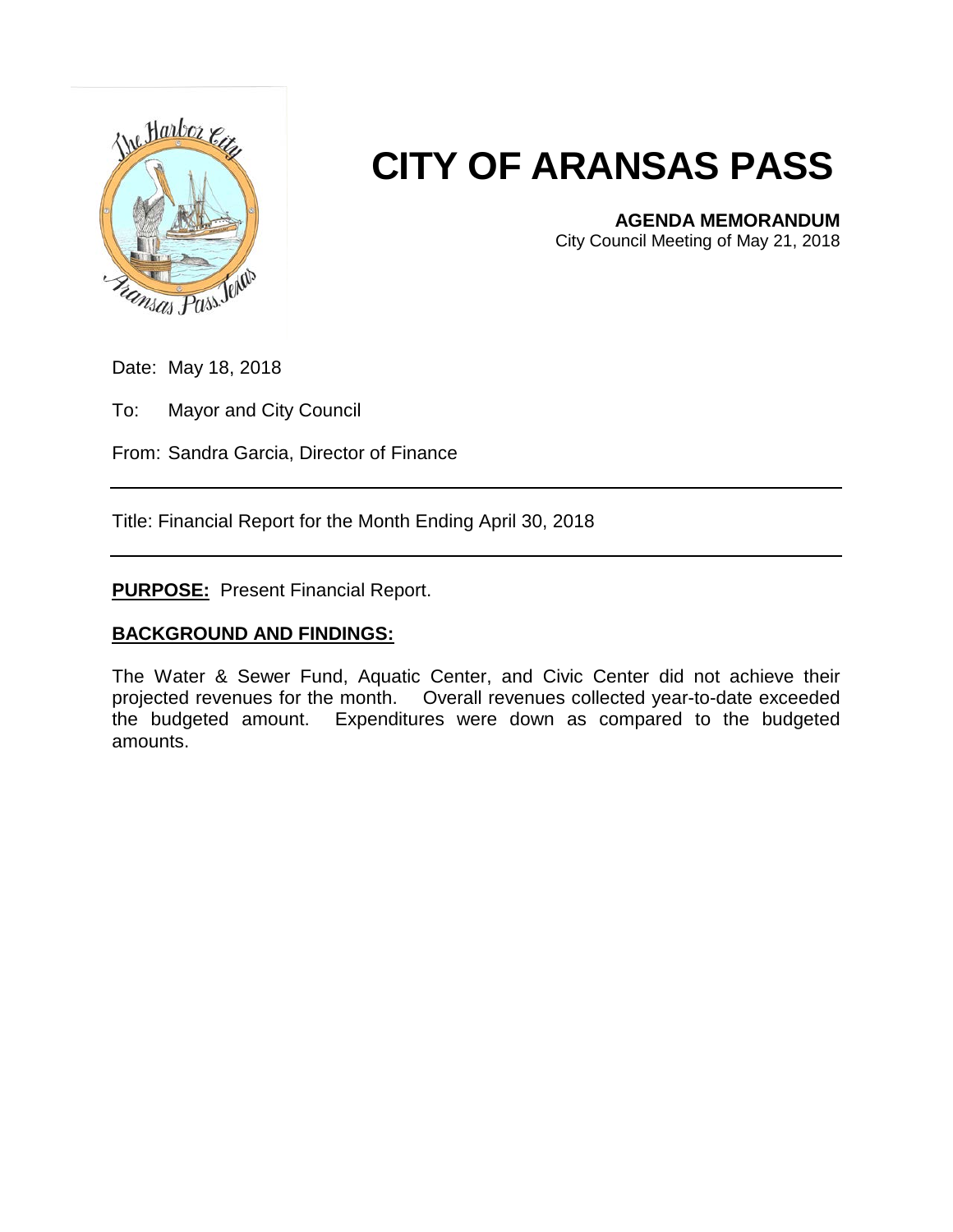## **City of Aransas Pass Financial Report Month The Ending April 30, 2018**

| Budget %*<br><b>Budgeted</b><br><b>Annual Budget</b><br><b>YTD Actual</b><br><b>Current Actual</b><br><b>General Fund</b><br>638,018<br>Revenue<br>791,702<br>9,772,836<br>6,615,681<br>Expenditures<br>843,586<br>544,051<br>5,426,831<br>44.47%<br>9,772,836<br>(205, 568)<br>247,651<br>1,188,849<br><b>Debt Service Fund</b><br>30,038<br>19,916<br>4.05%<br>Revenue<br>1,644,934<br>1,578,280<br>Expenditures<br>30.68%<br>1,596,226<br>1,106,494<br>30,038<br>19,916<br>48,708<br>471,786<br><b>Water &amp; Sewer Fund</b><br>403,006<br>Revenue<br>293,325<br>4,836,069<br>2,328,529<br>Expenditures<br>342,549<br>49.47%<br>154,466<br>4,837,778<br>2,444,473<br>60,456<br>(115, 944)<br>138,859<br>(1,709)<br><b>Harbor Fund</b><br>Revenue<br>25,079<br>13,385<br>246,816<br>17.99%<br>300,950<br>Expenditures<br>25,079<br>57,939<br>297,010<br>112,070<br>62.27%<br>(44, 555)<br>134,746<br>3,940<br><b>Aquatics Center</b><br>1,720<br>313,345<br>3,030<br>Revenue<br>Expenditures<br>45,890<br>99,623<br>68.21%<br>18,007<br>313,345<br>(16, 287)<br>(45,890)<br>(96, 593)<br><b>Civic Center</b><br>90.91%<br>37,390<br>Revenue<br>34,280<br>15,425<br>411,360<br>Expenditures<br>41,298<br>382,317<br>178,385<br>53.34%<br>18,577<br>(7,018)<br>(3, 152)<br>29,043<br>(140, 996)<br><b>Hotel/Motel Fund</b><br>65,058<br>39,737<br>260,700<br>166,727<br>Revenue<br>Expenditures<br>4,750<br>232,000<br>146,787<br>60,308<br>39,737<br>28,700<br>19,939 |  | <b>Current</b> |  | <b>Remaining</b> |
|-------------------------------------------------------------------------------------------------------------------------------------------------------------------------------------------------------------------------------------------------------------------------------------------------------------------------------------------------------------------------------------------------------------------------------------------------------------------------------------------------------------------------------------------------------------------------------------------------------------------------------------------------------------------------------------------------------------------------------------------------------------------------------------------------------------------------------------------------------------------------------------------------------------------------------------------------------------------------------------------------------------------------------------------------------------------------------------------------------------------------------------------------------------------------------------------------------------------------------------------------------------------------------------------------------------------------------------------------------------------------------------------------------------------------------------------------------------------------|--|----------------|--|------------------|
|                                                                                                                                                                                                                                                                                                                                                                                                                                                                                                                                                                                                                                                                                                                                                                                                                                                                                                                                                                                                                                                                                                                                                                                                                                                                                                                                                                                                                                                                         |  |                |  |                  |
|                                                                                                                                                                                                                                                                                                                                                                                                                                                                                                                                                                                                                                                                                                                                                                                                                                                                                                                                                                                                                                                                                                                                                                                                                                                                                                                                                                                                                                                                         |  |                |  |                  |
|                                                                                                                                                                                                                                                                                                                                                                                                                                                                                                                                                                                                                                                                                                                                                                                                                                                                                                                                                                                                                                                                                                                                                                                                                                                                                                                                                                                                                                                                         |  |                |  | 32.31%           |
|                                                                                                                                                                                                                                                                                                                                                                                                                                                                                                                                                                                                                                                                                                                                                                                                                                                                                                                                                                                                                                                                                                                                                                                                                                                                                                                                                                                                                                                                         |  |                |  |                  |
|                                                                                                                                                                                                                                                                                                                                                                                                                                                                                                                                                                                                                                                                                                                                                                                                                                                                                                                                                                                                                                                                                                                                                                                                                                                                                                                                                                                                                                                                         |  |                |  |                  |
|                                                                                                                                                                                                                                                                                                                                                                                                                                                                                                                                                                                                                                                                                                                                                                                                                                                                                                                                                                                                                                                                                                                                                                                                                                                                                                                                                                                                                                                                         |  |                |  |                  |
|                                                                                                                                                                                                                                                                                                                                                                                                                                                                                                                                                                                                                                                                                                                                                                                                                                                                                                                                                                                                                                                                                                                                                                                                                                                                                                                                                                                                                                                                         |  |                |  |                  |
|                                                                                                                                                                                                                                                                                                                                                                                                                                                                                                                                                                                                                                                                                                                                                                                                                                                                                                                                                                                                                                                                                                                                                                                                                                                                                                                                                                                                                                                                         |  |                |  |                  |
|                                                                                                                                                                                                                                                                                                                                                                                                                                                                                                                                                                                                                                                                                                                                                                                                                                                                                                                                                                                                                                                                                                                                                                                                                                                                                                                                                                                                                                                                         |  |                |  |                  |
|                                                                                                                                                                                                                                                                                                                                                                                                                                                                                                                                                                                                                                                                                                                                                                                                                                                                                                                                                                                                                                                                                                                                                                                                                                                                                                                                                                                                                                                                         |  |                |  |                  |
|                                                                                                                                                                                                                                                                                                                                                                                                                                                                                                                                                                                                                                                                                                                                                                                                                                                                                                                                                                                                                                                                                                                                                                                                                                                                                                                                                                                                                                                                         |  |                |  |                  |
|                                                                                                                                                                                                                                                                                                                                                                                                                                                                                                                                                                                                                                                                                                                                                                                                                                                                                                                                                                                                                                                                                                                                                                                                                                                                                                                                                                                                                                                                         |  |                |  | 51.85%           |
|                                                                                                                                                                                                                                                                                                                                                                                                                                                                                                                                                                                                                                                                                                                                                                                                                                                                                                                                                                                                                                                                                                                                                                                                                                                                                                                                                                                                                                                                         |  |                |  |                  |
|                                                                                                                                                                                                                                                                                                                                                                                                                                                                                                                                                                                                                                                                                                                                                                                                                                                                                                                                                                                                                                                                                                                                                                                                                                                                                                                                                                                                                                                                         |  |                |  |                  |
|                                                                                                                                                                                                                                                                                                                                                                                                                                                                                                                                                                                                                                                                                                                                                                                                                                                                                                                                                                                                                                                                                                                                                                                                                                                                                                                                                                                                                                                                         |  |                |  |                  |
|                                                                                                                                                                                                                                                                                                                                                                                                                                                                                                                                                                                                                                                                                                                                                                                                                                                                                                                                                                                                                                                                                                                                                                                                                                                                                                                                                                                                                                                                         |  |                |  |                  |
|                                                                                                                                                                                                                                                                                                                                                                                                                                                                                                                                                                                                                                                                                                                                                                                                                                                                                                                                                                                                                                                                                                                                                                                                                                                                                                                                                                                                                                                                         |  |                |  |                  |
|                                                                                                                                                                                                                                                                                                                                                                                                                                                                                                                                                                                                                                                                                                                                                                                                                                                                                                                                                                                                                                                                                                                                                                                                                                                                                                                                                                                                                                                                         |  |                |  |                  |
|                                                                                                                                                                                                                                                                                                                                                                                                                                                                                                                                                                                                                                                                                                                                                                                                                                                                                                                                                                                                                                                                                                                                                                                                                                                                                                                                                                                                                                                                         |  |                |  |                  |
|                                                                                                                                                                                                                                                                                                                                                                                                                                                                                                                                                                                                                                                                                                                                                                                                                                                                                                                                                                                                                                                                                                                                                                                                                                                                                                                                                                                                                                                                         |  |                |  |                  |
|                                                                                                                                                                                                                                                                                                                                                                                                                                                                                                                                                                                                                                                                                                                                                                                                                                                                                                                                                                                                                                                                                                                                                                                                                                                                                                                                                                                                                                                                         |  |                |  | 99.03%           |
|                                                                                                                                                                                                                                                                                                                                                                                                                                                                                                                                                                                                                                                                                                                                                                                                                                                                                                                                                                                                                                                                                                                                                                                                                                                                                                                                                                                                                                                                         |  |                |  |                  |
|                                                                                                                                                                                                                                                                                                                                                                                                                                                                                                                                                                                                                                                                                                                                                                                                                                                                                                                                                                                                                                                                                                                                                                                                                                                                                                                                                                                                                                                                         |  |                |  |                  |
|                                                                                                                                                                                                                                                                                                                                                                                                                                                                                                                                                                                                                                                                                                                                                                                                                                                                                                                                                                                                                                                                                                                                                                                                                                                                                                                                                                                                                                                                         |  |                |  |                  |
|                                                                                                                                                                                                                                                                                                                                                                                                                                                                                                                                                                                                                                                                                                                                                                                                                                                                                                                                                                                                                                                                                                                                                                                                                                                                                                                                                                                                                                                                         |  |                |  |                  |
|                                                                                                                                                                                                                                                                                                                                                                                                                                                                                                                                                                                                                                                                                                                                                                                                                                                                                                                                                                                                                                                                                                                                                                                                                                                                                                                                                                                                                                                                         |  |                |  |                  |
|                                                                                                                                                                                                                                                                                                                                                                                                                                                                                                                                                                                                                                                                                                                                                                                                                                                                                                                                                                                                                                                                                                                                                                                                                                                                                                                                                                                                                                                                         |  |                |  |                  |
|                                                                                                                                                                                                                                                                                                                                                                                                                                                                                                                                                                                                                                                                                                                                                                                                                                                                                                                                                                                                                                                                                                                                                                                                                                                                                                                                                                                                                                                                         |  |                |  |                  |
|                                                                                                                                                                                                                                                                                                                                                                                                                                                                                                                                                                                                                                                                                                                                                                                                                                                                                                                                                                                                                                                                                                                                                                                                                                                                                                                                                                                                                                                                         |  |                |  |                  |
|                                                                                                                                                                                                                                                                                                                                                                                                                                                                                                                                                                                                                                                                                                                                                                                                                                                                                                                                                                                                                                                                                                                                                                                                                                                                                                                                                                                                                                                                         |  |                |  | 36.05%           |
|                                                                                                                                                                                                                                                                                                                                                                                                                                                                                                                                                                                                                                                                                                                                                                                                                                                                                                                                                                                                                                                                                                                                                                                                                                                                                                                                                                                                                                                                         |  |                |  | 36.73%           |
|                                                                                                                                                                                                                                                                                                                                                                                                                                                                                                                                                                                                                                                                                                                                                                                                                                                                                                                                                                                                                                                                                                                                                                                                                                                                                                                                                                                                                                                                         |  |                |  |                  |
|                                                                                                                                                                                                                                                                                                                                                                                                                                                                                                                                                                                                                                                                                                                                                                                                                                                                                                                                                                                                                                                                                                                                                                                                                                                                                                                                                                                                                                                                         |  |                |  |                  |
| <b>Overall</b><br>Revenue<br>1,175,210<br>10,976,452<br>1,195,479<br>17,540,194                                                                                                                                                                                                                                                                                                                                                                                                                                                                                                                                                                                                                                                                                                                                                                                                                                                                                                                                                                                                                                                                                                                                                                                                                                                                                                                                                                                         |  |                |  | 37.42%           |
| Expenditures<br>1,303,152<br>793,041<br>9,514,664                                                                                                                                                                                                                                                                                                                                                                                                                                                                                                                                                                                                                                                                                                                                                                                                                                                                                                                                                                                                                                                                                                                                                                                                                                                                                                                                                                                                                       |  |                |  | 45.42%           |
| 17,431,512<br>(107, 673)<br>382,169<br>1,461,788<br>108,682                                                                                                                                                                                                                                                                                                                                                                                                                                                                                                                                                                                                                                                                                                                                                                                                                                                                                                                                                                                                                                                                                                                                                                                                                                                                                                                                                                                                             |  |                |  |                  |

\*The remaining budget percent for Revenues should be 41.69% or less to be on track with budgeted revenues.

\*The remaining budget percent for Expenditures should be 41.69% or greater to be on track with budgeted expenditures.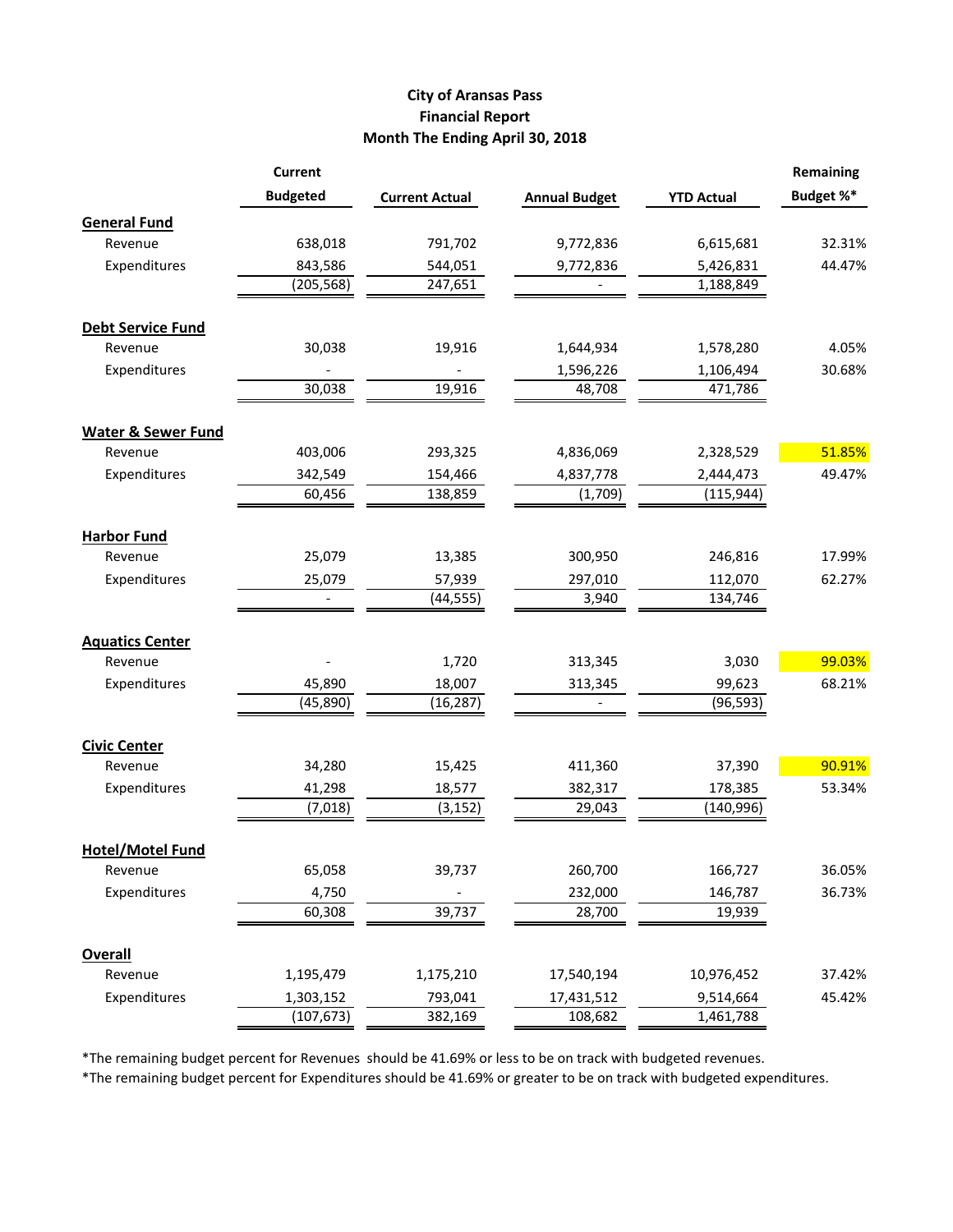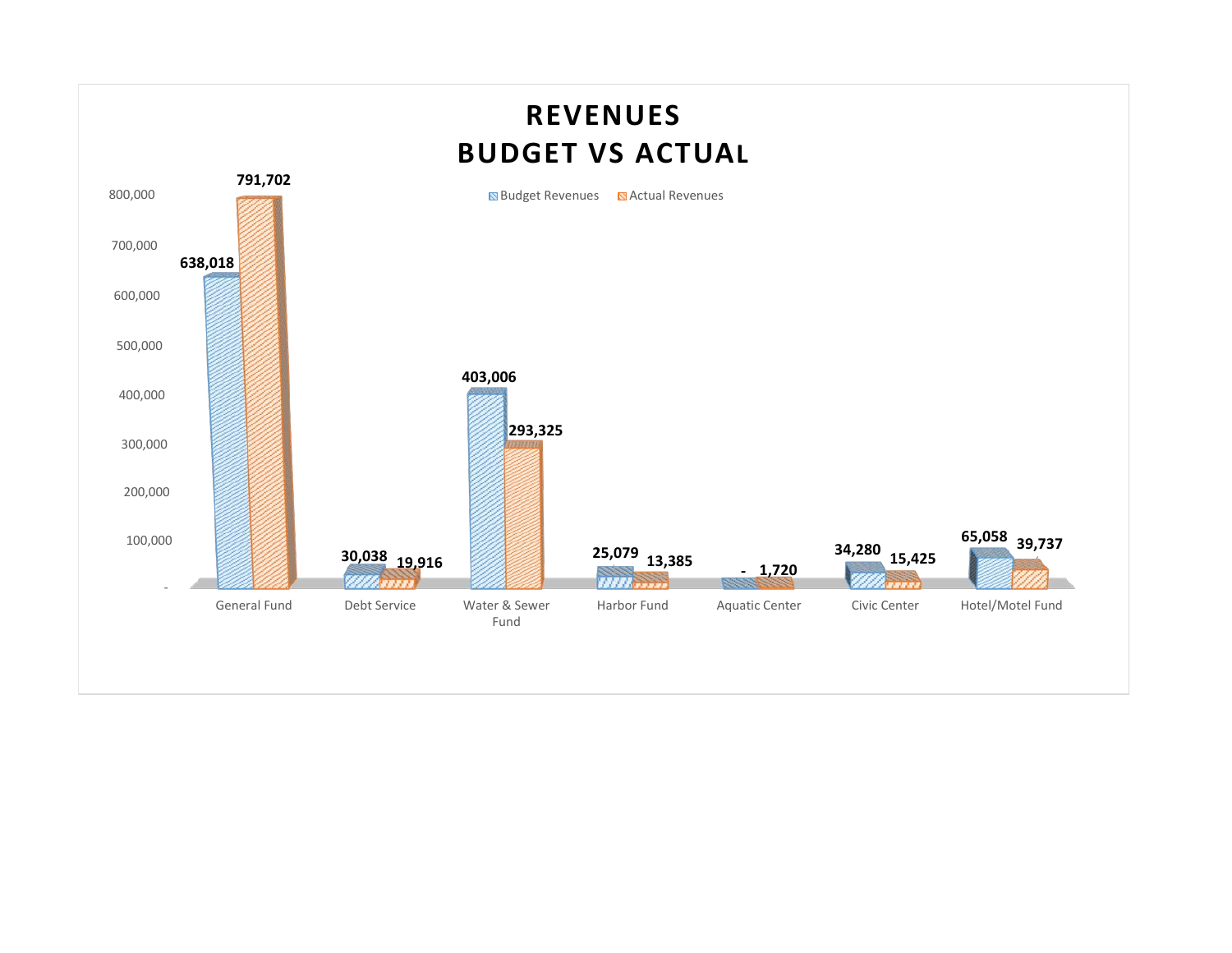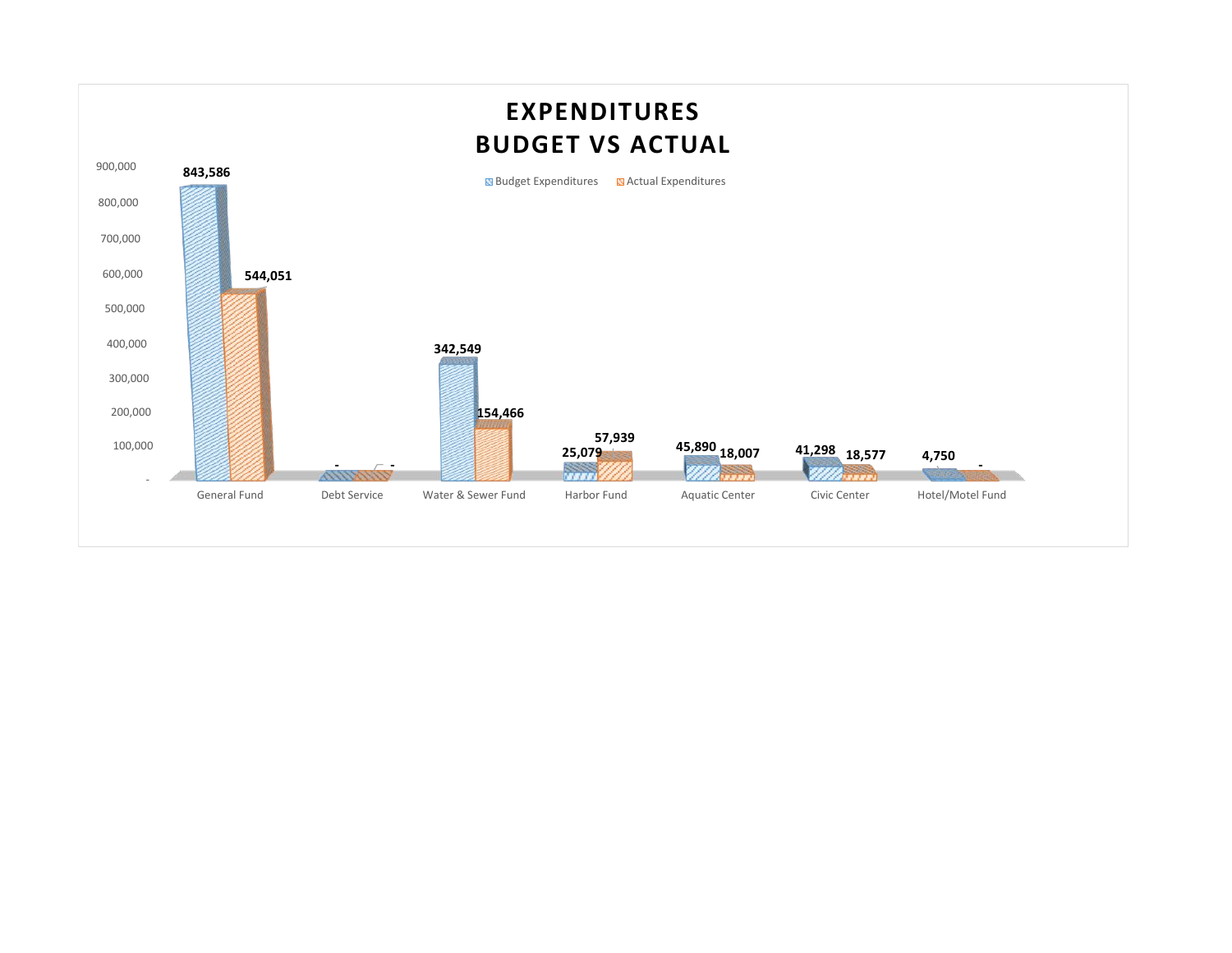